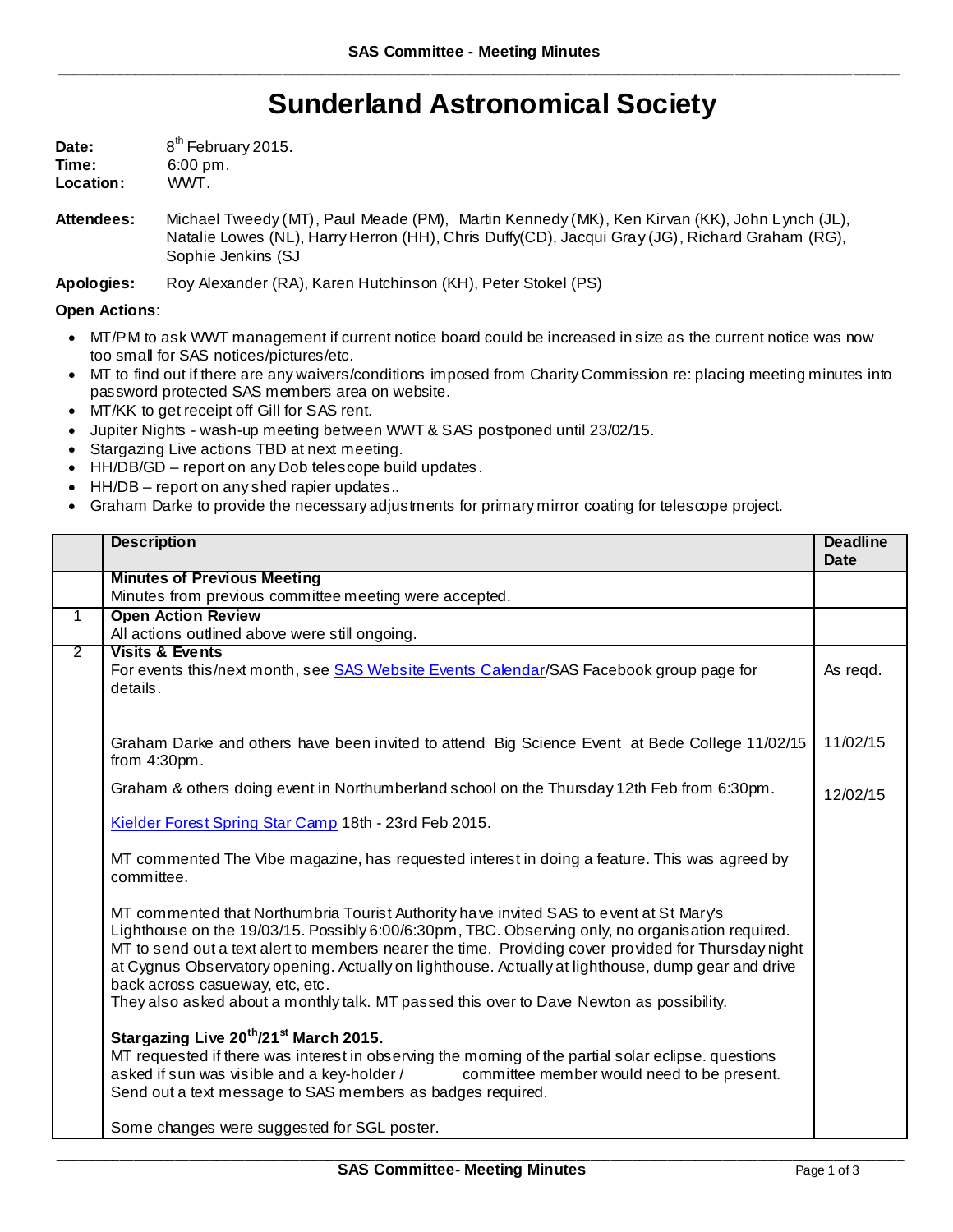|                | <b>Description</b>                                                                                                                                                                                                                                                                                                                                                                                                                                                                                                                                                     | <b>Deadline</b><br>Date |
|----------------|------------------------------------------------------------------------------------------------------------------------------------------------------------------------------------------------------------------------------------------------------------------------------------------------------------------------------------------------------------------------------------------------------------------------------------------------------------------------------------------------------------------------------------------------------------------------|-------------------------|
|                | MT contacted Paul Mooney to thank him for publicising for publicising the Jupiter nights Events. MT<br>would contact Paul Mooney for SGL event.                                                                                                                                                                                                                                                                                                                                                                                                                        |                         |
|                | MT commented that when we have the wash-up meeting (23/02/15) with WWT we can iron out<br>comments/observations from Jupiter Nights events.                                                                                                                                                                                                                                                                                                                                                                                                                            |                         |
|                | MT commented that there was a request for a PA system/Mic for the talkers at events. JL<br>commented that WW T hat had a possible PA system. MK to check.                                                                                                                                                                                                                                                                                                                                                                                                              |                         |
| $\overline{3}$ | Funding for Observatory, STEM, DBS, etc.                                                                                                                                                                                                                                                                                                                                                                                                                                                                                                                               |                         |
|                | <b>Endowment Fund - Community Foundation.</b><br>MT commented re-hashed feedback forms and sent to Sonia (Community Foundation POC/ Funding<br>Manager).<br>Was advised that the funding only covers the Tyne & Wear area only. S                                                                                                                                                                                                                                                                                                                                      |                         |
|                | MT commented gave a talk to STEM ambassadors and was going for STEM ambassador status.<br>DBS (CRB) checks were discussed for outreach school visits. If asked by Teachers at outreach<br>events, SAS to state " SAS Child Protection Policy states that SAS members should not be left alone<br>with minors at any stage", so this puts onus back on teachers to supervise. So DBS was not needed<br>to visit schools. In order to get DBS check under STEM one lecture a year would be required. JL<br>commented that not everybody would be comfortable doing this. |                         |
| $\overline{4}$ | <b>SAS Website</b><br>MT requested it could create bits of the website membership area on the SAS website. MK<br>commented that this was doable and would report more details at the next meeting. Use WPMUDEV<br>Membership plug-in (Fairly comprehensive). IA/MK to investigate Membership area possibilities/ and<br>report on details. Possible SAS global login password issued to SAS members and updated on a<br>regular basis or individual password issued to SAS members, TBD.                                                                               | 08/03/15                |
| $\overline{5}$ | <b>Equipment Hire Record</b><br>MT that has been loaned out that an update on the equipment hire record is required. Update<br>MT suggested as part of the loan agreement that we want to reserve the right to do and annually do<br>equipment audit and equipment to ensure that equipment is still in working order and would be<br>required to be returned in order to do the audit. Update current spreadsheet accordingly.                                                                                                                                        |                         |
| 6              | <b>Outreach monitoring form</b><br>MT commented that the was a requirement for a quick and dirty one thing form. would be useful<br>when filling in the endowment feedback forms for example how many SAS members attended, how<br>many kids attended the event, etc.                                                                                                                                                                                                                                                                                                  |                         |
| $\overline{7}$ | <b>Fundraising Sub-Committee</b><br>MT suggested setting up a fundraising subcommittee which would report to the committee. MT<br>asked volunteers from SAS membership (RA, PM, MK, and Kris Dawson(new member)<br>volunteered).                                                                                                                                                                                                                                                                                                                                       |                         |
| 8              | <b>Purchase of items</b><br>MT suggested Graham Darke suggested purchasing Graham Darke's 28 mm lens for Observatory.<br>Committee agreed to purchase                                                                                                                                                                                                                                                                                                                                                                                                                  |                         |

## **Any Other Business**

Key Rings - MK to send link to CD in order to purchase on eBay.

Flyers - MT to approach printer's in order to get the court for generic flyers.

Flashlights (to be red adapted) have been purchased to help with fundraising.

HH suggested if further observing areas we use for stargazing live event, extra sets of lights will be required.

PM commented that it had been a request from Facebook member about the possibilities of purchasing videos monthly SAS lectures. Whereas this may not be suitable unless sufficient level of production can be achieved. However videotaping of lectures could be utilised in the membership area of the website and could be another benefit of SAS

\_\_\_\_\_\_\_\_\_\_\_\_\_\_\_\_\_\_\_\_\_\_\_\_\_\_\_\_\_\_\_\_\_\_\_\_\_\_\_\_\_\_\_\_\_\_\_\_\_\_\_\_\_\_\_\_\_\_\_\_\_\_\_\_\_\_\_\_\_\_\_\_\_\_\_\_\_\_\_\_\_\_\_\_\_\_\_\_\_\_\_\_\_\_\_\_\_\_\_\_\_\_\_\_\_\_\_\_\_\_\_\_\_\_\_\_\_\_\_\_\_\_